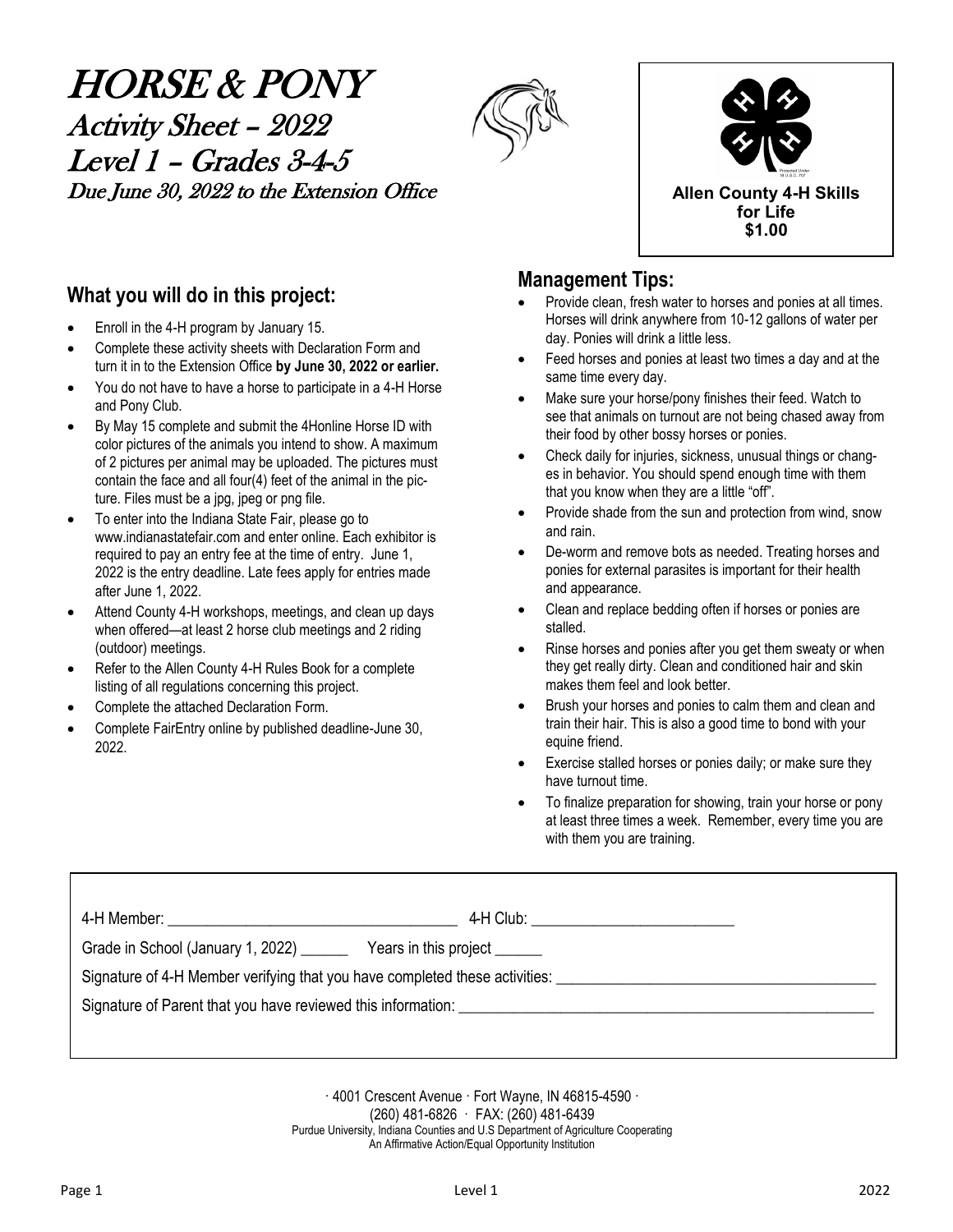### **4-H Animal Care:**

The Indiana 4-H program strongly supports positive animal care and strongly opposes animal abuse. 4-H is also dedicated to the mission of developing youth and volunteers through "Learning by Doing" programs. 4-H livestock projects teach life skills such as acquiring knowledge, making decisions, and applying leadership skills.

When working and caring for animals, it is important to insure that appropriate safety measures are in place for both the animals and the persons who care for them. Therefore, there is no substitute for knowledge, common sense, and experience.

Animal handlers should study and learn to anticipate an animal's reaction and try and avoid problem situations. It is most important that 4-H members understand an animal's behavior so one can "outsmart" not "outmuscle" an animal. Foremost in the 4-H'er mind should always be safety of the handler and the animal An animal's good health is often directly related to the environmental factors associated with its living space. The presence of predators, dust, odors, pests, temperature, and humidity has a direct effect on an animal's well-being.

Animals react favorably to daily care and comfortable housing. Consideration should also be given to specific animal needs such as size of their housing space, lighting, and ventilation. The best facilities and equipment cannot and should not be a substitute for daily observation and careful attention to signs of illness, injury, and/or unusual behavior.

\_\_\_\_ Completed On Line 4-H Enrollment by January 15, 2022

\_\_\_\_ Completed Animal ID on Line by May 15, 2022

Turn in Activity Sheets with Declaration Form by June 30, 2022  $@$  4:30 PM to the Extension Office.

Completed Fair Entry on line by June 20, 2022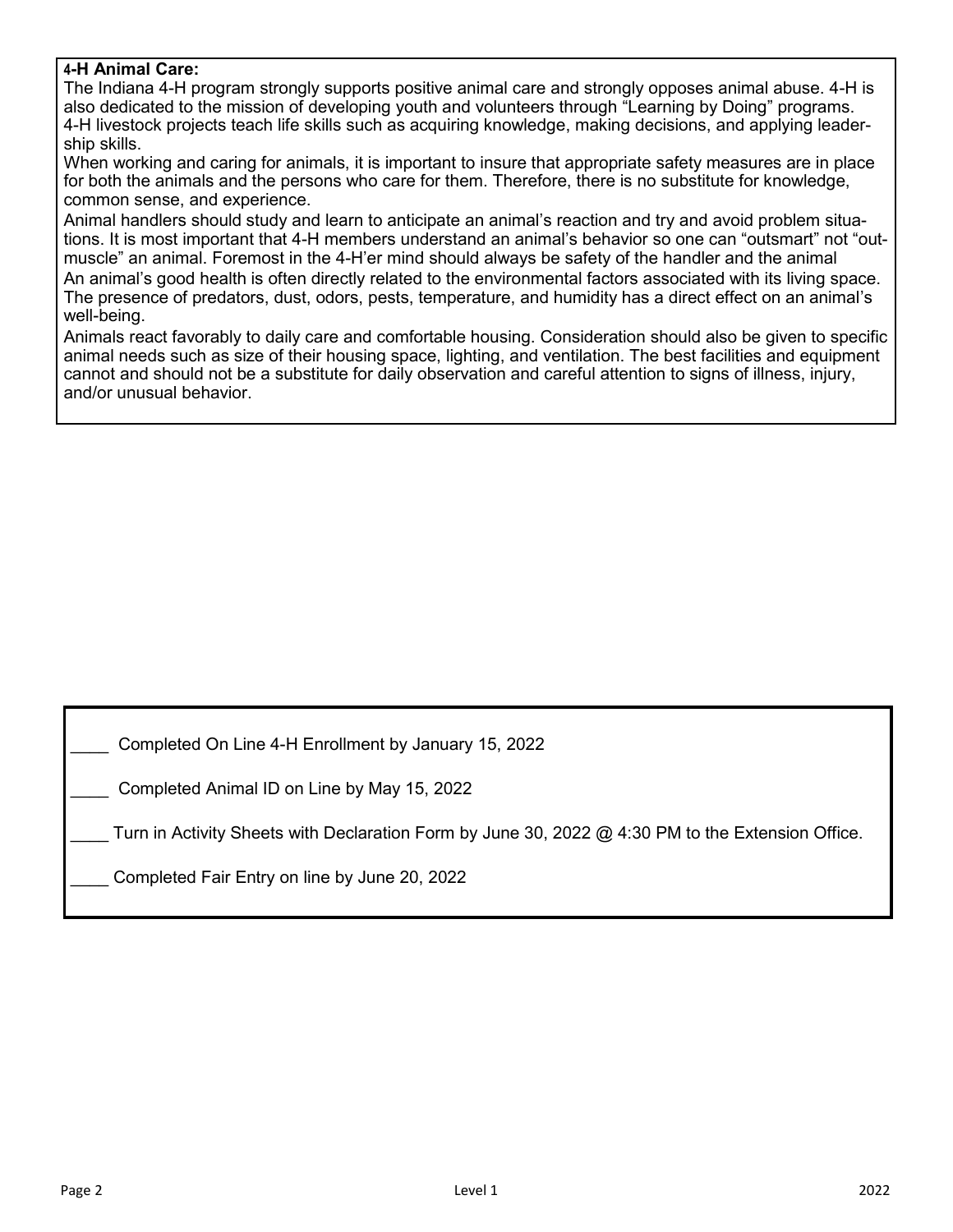List answers to the following questions.

What are four activities horses can be used for?

Name 6 horse breeds.

Name two ways you could be injured by a horse.

What does a horse eat?

What parasites do horses often have?

Name four parts of a saddle.

List fives items you should have in your tack / grooming box.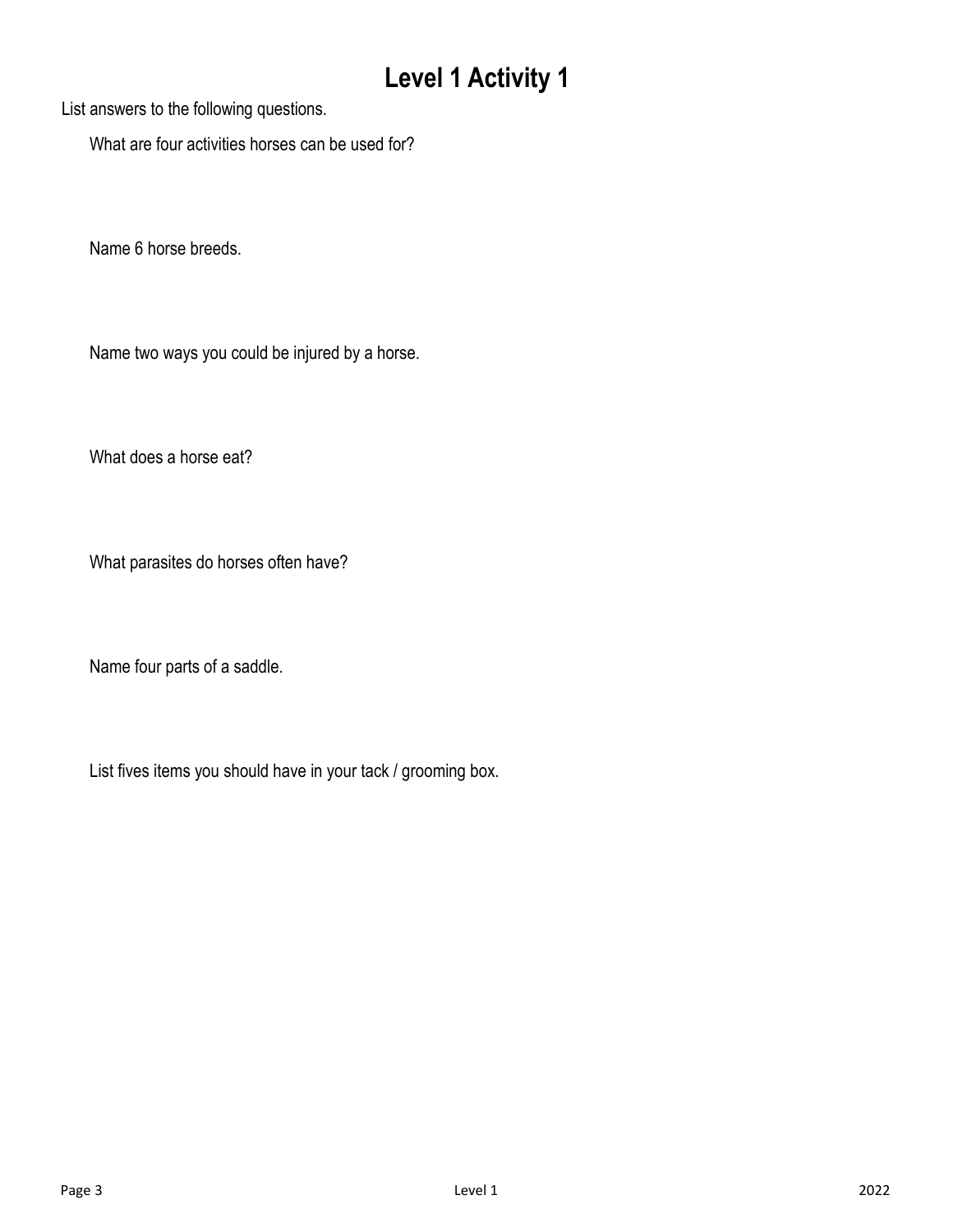### **Match the emotion to the behavior**

Nose Stretched out, soft look in the eye \_\_\_\_\_\_\_\_\_\_ Head dropped, ears dropped, sluggish movement \_\_\_\_\_\_\_\_\_\_ Head lowered, quiet expression \_\_\_\_\_\_\_\_\_\_ Tight muscles, worried expression \_\_\_\_\_\_\_\_\_\_ Ears pinned back, rapidly swishing the tail Ears pricked forward and looking intently **Lationary** Teeth bared, ears pinned back, charging \_\_\_\_\_\_\_\_\_\_ Looking away \_\_\_\_\_\_\_\_\_\_\_ Head up ears forward, ready to run, or jumping sideways \_\_\_\_\_\_\_\_\_\_\_ Constant fidgety movement, sweating \_\_\_\_\_\_\_\_\_\_ Angry Aggressive **Tired Nervous** Relaxed Friendly Interested Afraid Tense Ignoring

Why is it important to understand how horses show their feelings?

What happens if you don't understand a horse's body language?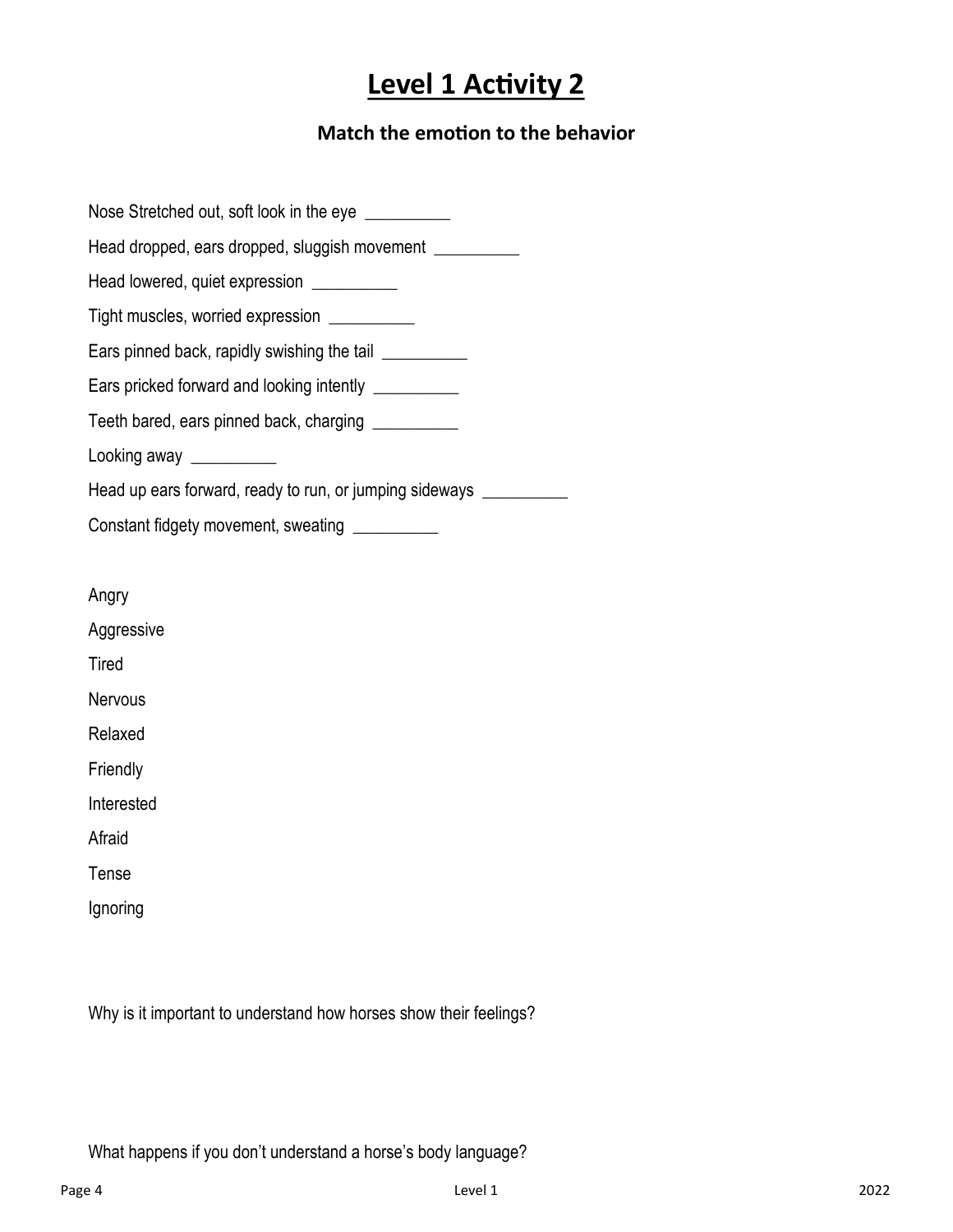How are horses and ponies measured?

Why is horse height measured? Why is it important to have a universal way to describe horse heights?

Ask three friends or family members how tall they are and write that below then tell them how tall they would be if measured as a horse. Show your work.

Write the names of six horse breeds and the average heights, and where the breed originated.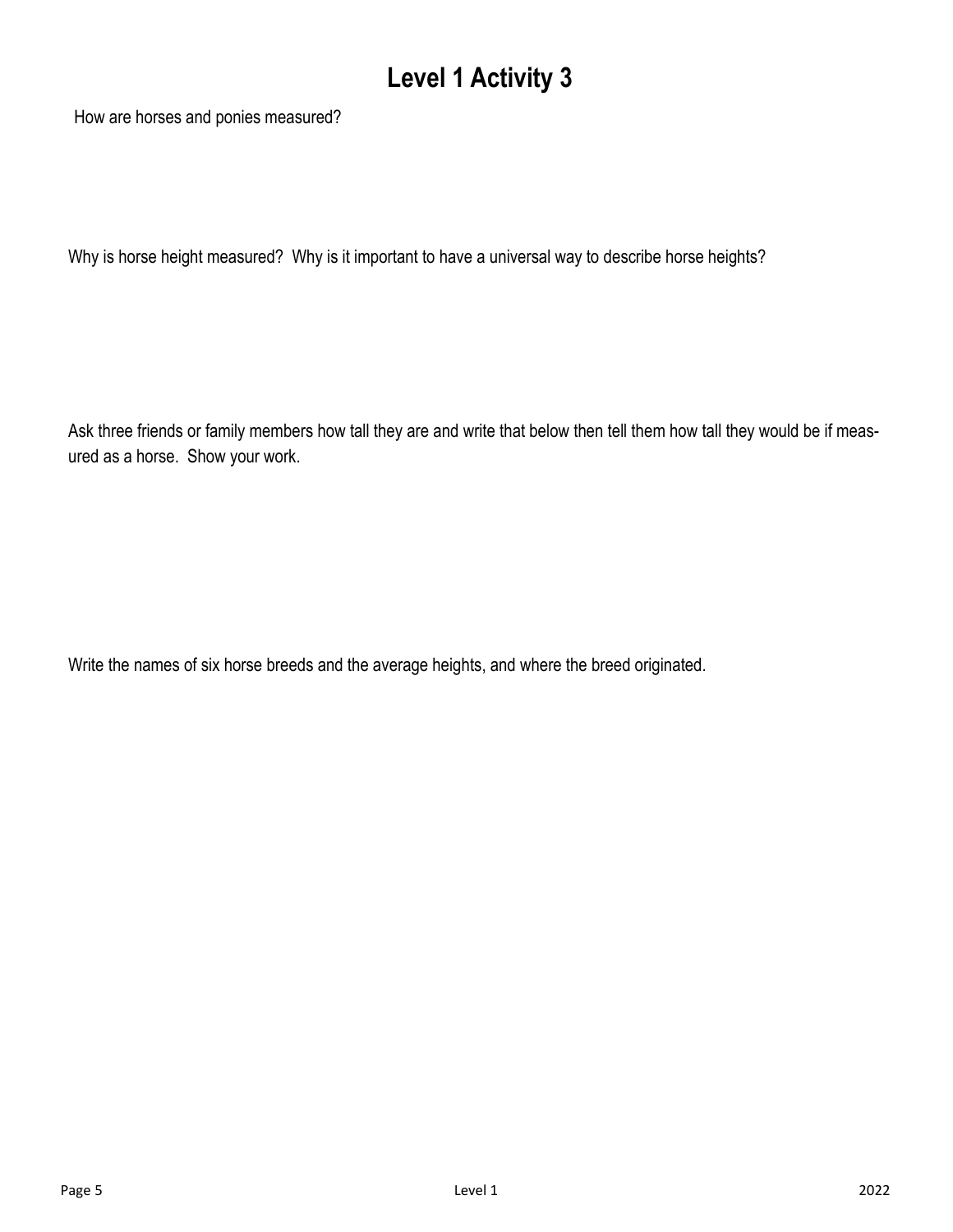What are five essential types of nutrients that all animals need?

\_\_\_\_\_\_\_\_\_\_\_\_\_\_\_\_\_\_\_\_\_\_\_\_\_\_\_\_\_\_\_\_\_\_\_

\_\_\_\_\_\_\_\_\_\_\_\_\_\_\_\_\_\_\_\_\_\_\_\_\_\_\_\_\_\_\_\_\_\_\_

 $\frac{1}{2}$  ,  $\frac{1}{2}$  ,  $\frac{1}{2}$  ,  $\frac{1}{2}$  ,  $\frac{1}{2}$  ,  $\frac{1}{2}$  ,  $\frac{1}{2}$  ,  $\frac{1}{2}$  ,  $\frac{1}{2}$  ,  $\frac{1}{2}$  ,  $\frac{1}{2}$  ,  $\frac{1}{2}$  ,  $\frac{1}{2}$  ,  $\frac{1}{2}$  ,  $\frac{1}{2}$  ,  $\frac{1}{2}$  ,  $\frac{1}{2}$  ,  $\frac{1}{2}$  ,  $\frac{1$ 

 $\frac{1}{2}$  ,  $\frac{1}{2}$  ,  $\frac{1}{2}$  ,  $\frac{1}{2}$  ,  $\frac{1}{2}$  ,  $\frac{1}{2}$  ,  $\frac{1}{2}$  ,  $\frac{1}{2}$  ,  $\frac{1}{2}$  ,  $\frac{1}{2}$  ,  $\frac{1}{2}$  ,  $\frac{1}{2}$  ,  $\frac{1}{2}$  ,  $\frac{1}{2}$  ,  $\frac{1}{2}$  ,  $\frac{1}{2}$  ,  $\frac{1}{2}$  ,  $\frac{1}{2}$  ,  $\frac{1$ 

\_\_\_\_\_\_\_\_\_\_\_\_\_\_\_\_\_\_\_\_\_\_\_\_\_\_\_\_\_\_\_\_\_\_\_

Most horses consume roughly \_\_\_\_\_% of their body weight in dry feed each day.

At least \_\_\_\_\_% of a horse's diet should be forage.

A horse will drink \_\_\_\_\_\_\_\_ to \_\_\_\_\_\_\_\_ gallons of water a day.

Why is it important to know how much feed your animal needs?

## **Level 1 Activity 5**

**Use the words provided to fill in the types of gaits that are used with each of the styles of riding.** 

*(Hint: one word will be used twice)*

|  | Jogging Trotting Proud, Collected flat walk Walking    |  |  |
|--|--------------------------------------------------------|--|--|
|  | Cantering Square, springy trot Loping Collected Canter |  |  |

| Western: | English / Hunt Seat: | Dressage: |
|----------|----------------------|-----------|
| 1.       |                      |           |
| 2.       |                      |           |
| 3.       |                      |           |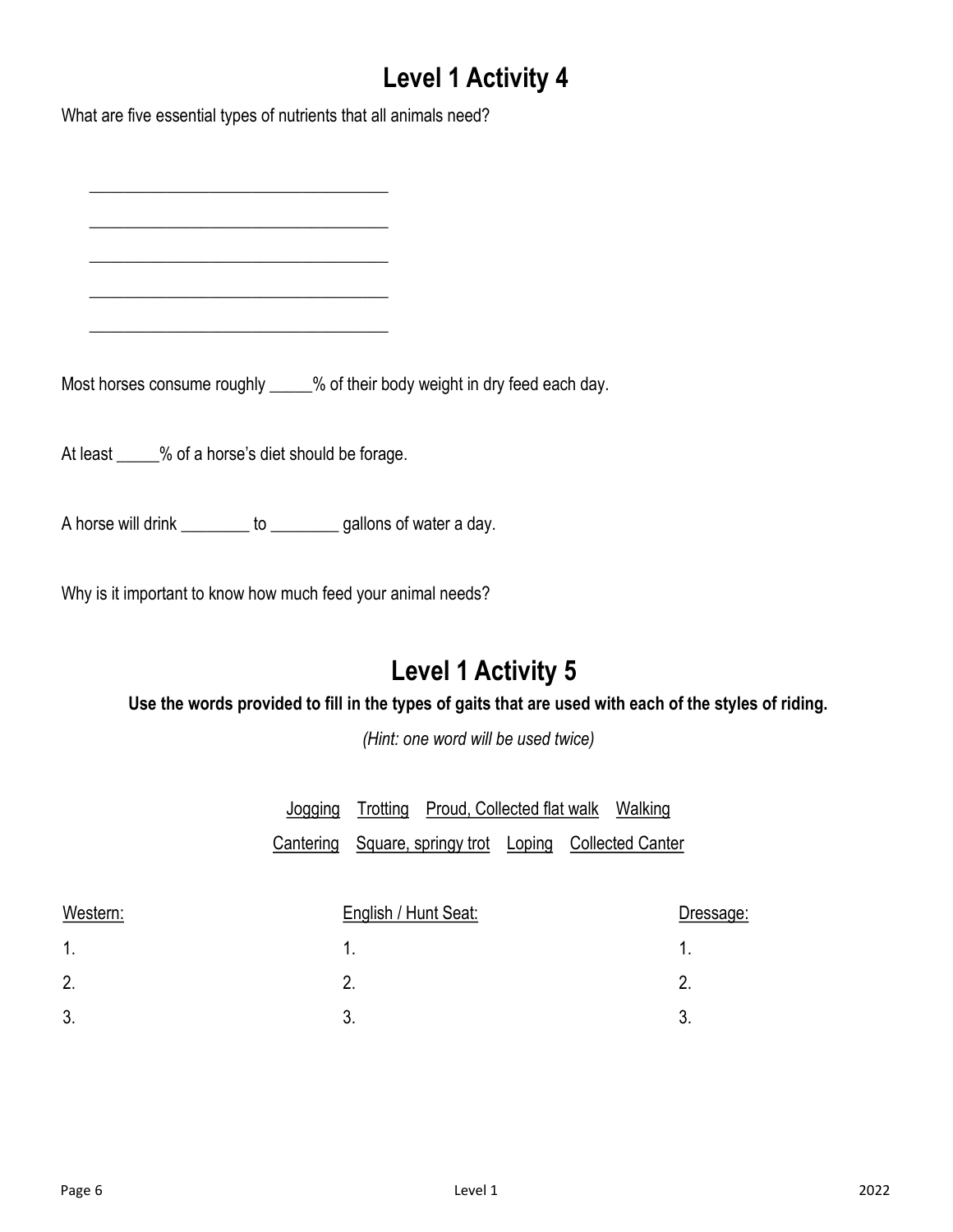### **Match the grooming tools to the appropriate uses.**

Removes water from horse's coat \_\_\_\_\_ Detangles a horse's longest hairs \_\_\_\_\_ Removes dirt, manure and debris from horse's hooves \_\_\_\_\_ Stiff tool that coarsely removes heavy, thick debris from fleshy areas of the body Used to bathe a very dirty or sweaty animal Removes fine debris from tender areas of the body \_\_\_\_\_ Flexible tool that removes moderately heavy debris from fleshy areas of the body \_\_\_\_\_ Removes fine debris and will smooth hair on fleshy areas of the body \_\_\_\_\_ Cloth that will smooth hair down, removes final fine debris and helps make coat shine \_\_\_\_\_

Body brush Steel curry comb Face and leg brush Finishing rag Rubber curry comb Sweat scraper Bucket, soap, sponge, towel Mane and tail comb Hoof pick

What are reasons to groom your horse or pony?

Why is it important to groom your horse regularly?